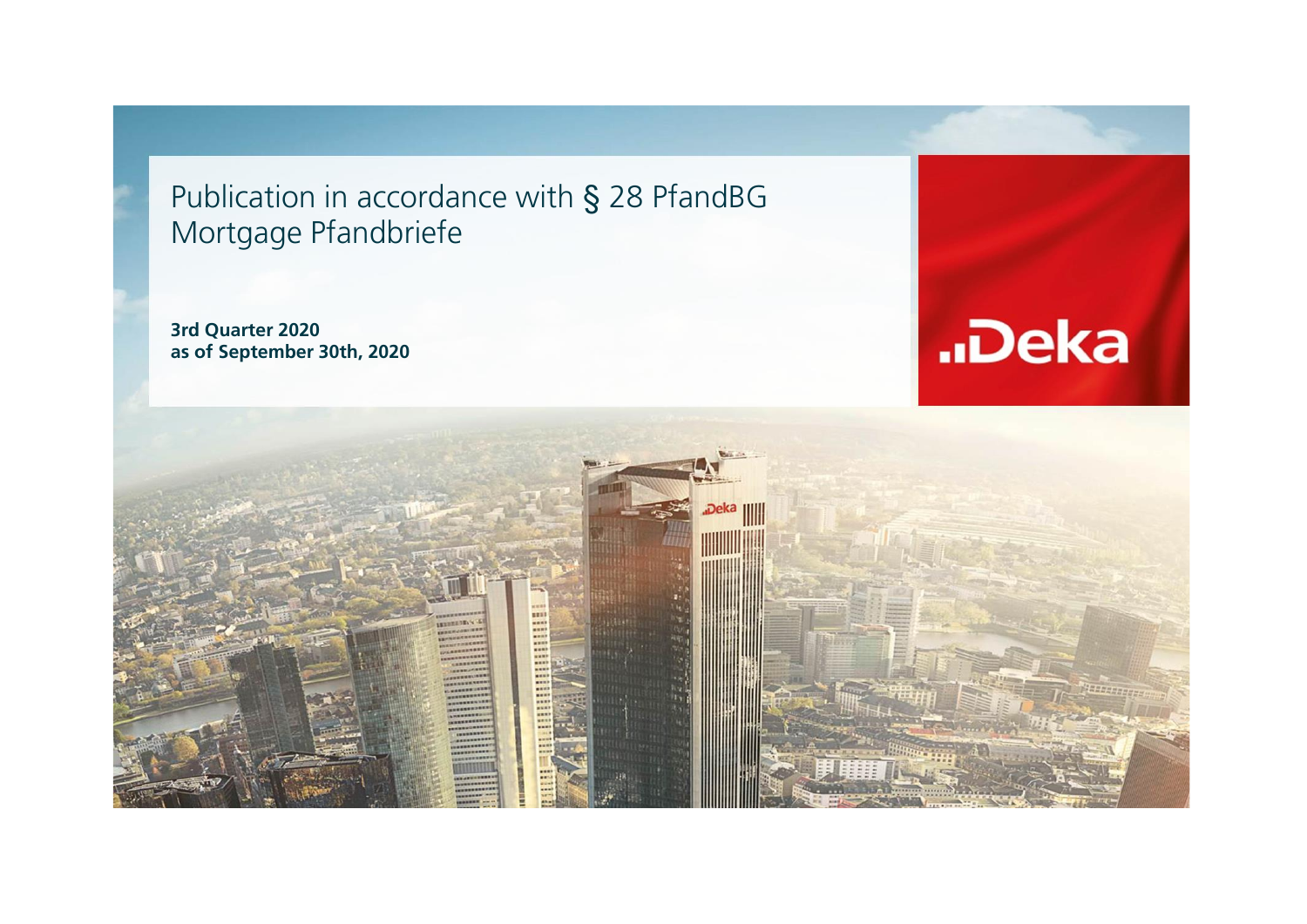# Mortgage Pfandbriefe - Publication in accordance with § 28 PfandBG as of September 30th, 2020

### **Table of contents**

| Publication in accordance with § 28 PfandBG | Page(s)                                                                                                             |                |
|---------------------------------------------|---------------------------------------------------------------------------------------------------------------------|----------------|
|                                             | . Nominal value                                                                                                     | 3              |
|                                             | II. vdp-Credit qualitiy differentiation model                                                                       | 3              |
|                                             | III. Derivatives contained in cover pool                                                                            | 3              |
|                                             | IV. Nominal value and net present value                                                                             | 4              |
|                                             | V. Maturity structure                                                                                               | 5              |
|                                             | VI. Breakdown of cover pool by size                                                                                 | 6              |
|                                             | VII. Fixed-interest rate assets                                                                                     | 7 <sup>1</sup> |
|                                             | VIII. Volume-weighted average maturity elapsed                                                                      | 7 <sup>1</sup> |
|                                             | IX. Weighted average mortgage lending value                                                                         | 7 <sup>1</sup> |
|                                             | X. Additional cover pool assets                                                                                     | 8              |
|                                             | XI. Exceedances                                                                                                     | 9              |
|                                             | XII. Breakdown of cover pool                                                                                        | $10 - 12$      |
|                                             | XIII. Debts in arrears > 90 Days (in mill EUR)                                                                      | 13             |
|                                             | XIV. Total amounts of nonperforming assets, if at least 5% of each individual claim are non performing(in mill EUR) | 13             |

#### **Additional voluntary information**

| I. Additional voluntary information about the cover pool               |  |
|------------------------------------------------------------------------|--|
| II. Additional voluntary information about the outstanding Pfandbriefe |  |

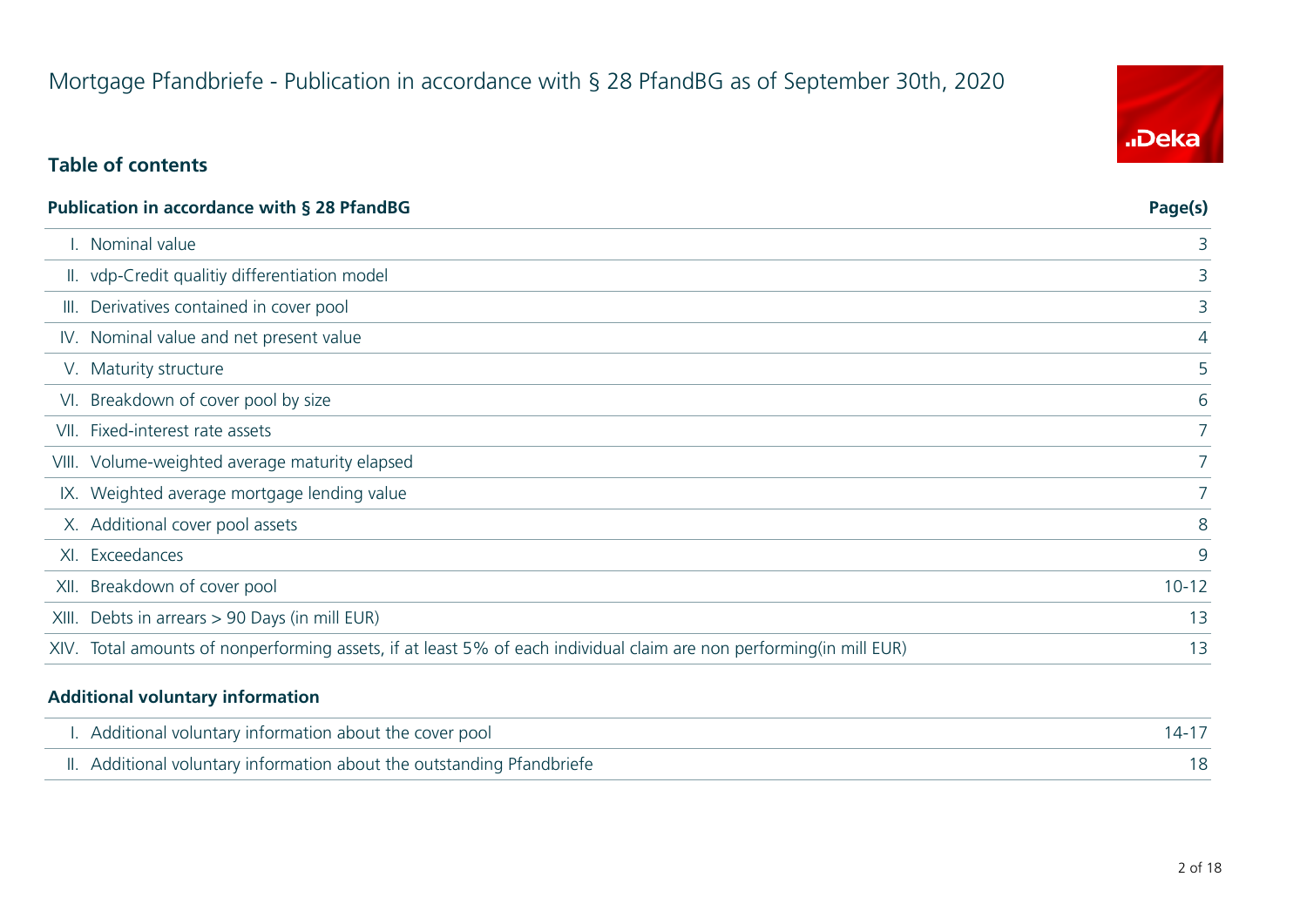

#### **I. Nominal value**

| <b>Total amounts in mill EUR</b>          | <b>Nominal value</b> |         |  |
|-------------------------------------------|----------------------|---------|--|
|                                           | Q3/2020              | Q3/2019 |  |
| Outstanding Pfandbriefe                   | 195,0                | 79.5    |  |
| Public sector cover pool                  | 986.2                | 546.1   |  |
| Overcollateralization                     | 791.2                | 466.6   |  |
| Overcollateralization in % of outstanding | 405.8 %              | 586,9 % |  |

#### **II. vdp-Credit qualitiy differentiation model**

| Overcollateralization in consideration of the<br>"vdp-Credit quality differentiation model" | <b>Nominal value</b> |         | Net present value |         |
|---------------------------------------------------------------------------------------------|----------------------|---------|-------------------|---------|
| in mill EUR                                                                                 | O3/2020              | 03/2019 | O3/2020           | 03/2019 |
| Overcollateralization                                                                       | 791.2                | 466.6   | 844.1             | 502.7   |
| Overcollateralization according to the "vdp-Credit quality<br>differentiation model"        | 791.2                | 466.6   | 844.1             | 502.7   |
| Overcollateralization in % of outstanding                                                   | 405.8 %              | 586.9 % | 425.8 %           | 627.6 % |

#### **III. Derivatives contained in cover pool**

| <b>Total amounts in mill EUR</b> | <b>Nominal value</b> |         |  |
|----------------------------------|----------------------|---------|--|
|                                  | Q3/2020              | 03/2019 |  |
| Derivates                        | 0.0                  | 0.0     |  |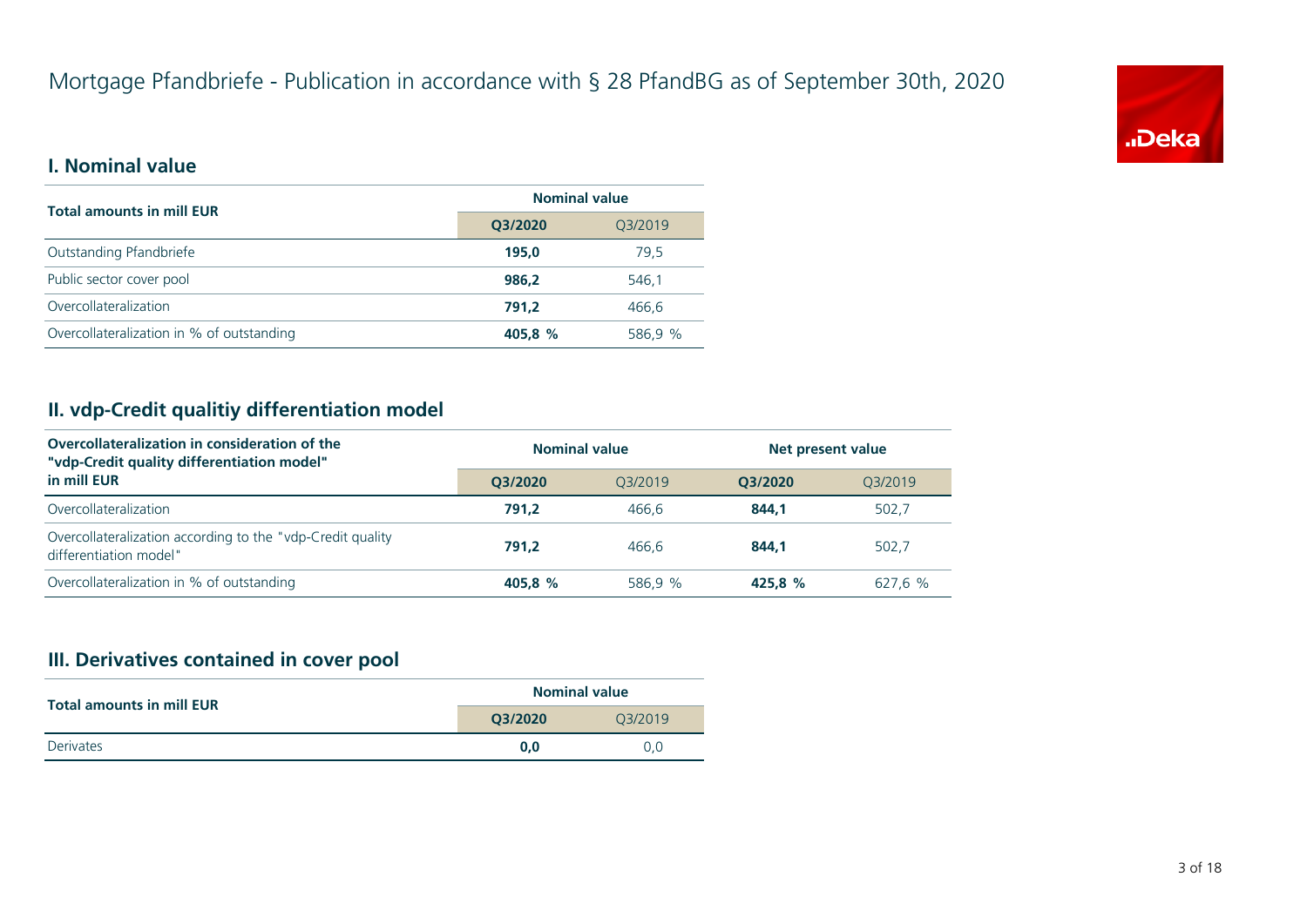

#### **IV. Nominal value and net present value**

| <b>Total amounts in mill EUR</b>          | <b>Nominal value</b> |         | Net present value |         |
|-------------------------------------------|----------------------|---------|-------------------|---------|
|                                           | Q3/2020              | 03/2019 | O3/2020           | Q3/2019 |
| Outstanding Pfandbriefe                   | 195,0                | 79.5    | 198.2             | 80,1    |
| Public sector cover pool                  | 986.2                | 546.1   | 1.042.3           | 582,8   |
| Overcollateralization                     | 791.2                | 466.6   | 844.1             | 502,7   |
| Overcollateralization in % of outstanding | 405.8 %              | 586,9 % | 425.8 %           | 627,6 % |

| <b>Total amounts in mill EUR</b>          | Net present value + 250 BP<br>Net present value - 250 BP |         |         | Net present value<br><b>Currency stress</b> |         |         |
|-------------------------------------------|----------------------------------------------------------|---------|---------|---------------------------------------------|---------|---------|
|                                           | O3/2020                                                  | O3/2019 | O3/2020 | 03/2019                                     | O3/2020 | 03/2019 |
| Outstanding Pfandbriefe                   | 183.6                                                    | 78,4    | 214.6   | 81,9                                        | 183,6   | 78,4    |
| Public sector cover pool                  | 973.0                                                    | 539.6   | 1.122.4 | 632,3                                       | 973,0   | 539,6   |
| Overcollateralization                     | 789.3                                                    | 461,3   | 907,8   | 550,4                                       | 789,3   | 461,3   |
| Overcollateralization in % of outstanding | 429,8 %                                                  | 588,6 % | 423,1 % | 671,8 %                                     | 429,8 % | 588,6 % |

| <b>Foreign Currencies</b> | Net present value for each foreign<br>currency (in mill) |         | <b>Rates of exchange</b> |         | Net present value<br>in mill EUR |         |
|---------------------------|----------------------------------------------------------|---------|--------------------------|---------|----------------------------------|---------|
|                           | O3/2020                                                  | 03/2019 | O3/2020                  | 03/2019 | O3/2020                          | Q3/2019 |
| <b>Total amounts</b>      |                                                          |         |                          |         | 0,0                              | 0,0     |

Remark: Net present value on Static Method basis in accordance with § 5 and § 6 PfandBarwertV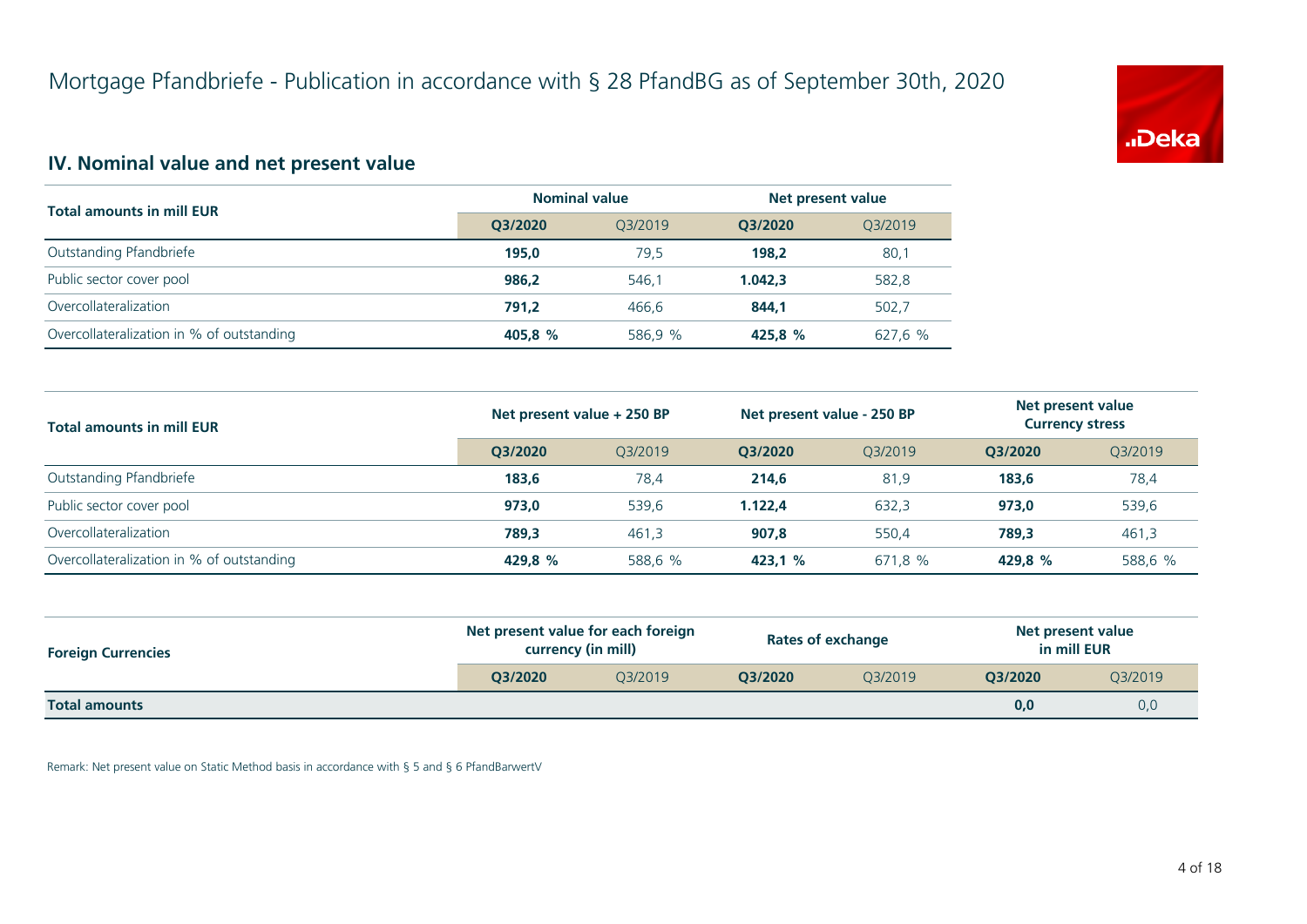

# **V. Maturity structure**

| <b>Maturity ranges</b> |        |           |         | <b>Outstanding Pfandbriefe in mill EUR</b> | Mortgage cover pool in mill EUR |         |
|------------------------|--------|-----------|---------|--------------------------------------------|---------------------------------|---------|
|                        |        |           | Q3/2020 | Q3/2019                                    | Q3/2020                         | Q3/2019 |
|                        | $\leq$ | 6 months  | 0,0     | 30,0                                       | 29,8                            | 0,0     |
| 6 months               | $\leq$ | 12 months | 10,0    | 29,5                                       | 77,0                            | 44,9    |
| 12 months              | $\leq$ | 18 months | 5,0     | 0,0                                        | 0,0                             | 54,3    |
| 18 months              | $\leq$ | 2 years   | 15,0    | 10,0                                       | 129,5                           | 20,2    |
| 2 years                | $\leq$ | 3 years   | 65,0    | 10,0                                       | 144,8                           | 129,7   |
| 3 years                | $\leq$ | 4 years   | 20,0    | 0,0                                        | 66,8                            | 97,3    |
| 4 years                | $\leq$ | 5 years   | 80,0    | 0,0                                        | 341,3                           | 0,0     |
| 5 years                | $\leq$ | 10 years  | 0,0     | 0,0                                        | 197,1                           | 199,8   |
|                        | $\geq$ | 10 years  | 0,0     | 0,0                                        | 0,0                             | 0,0     |
| <b>Total amounts</b>   |        |           | 195,0   | 79,5                                       | 986,2                           | 546,1   |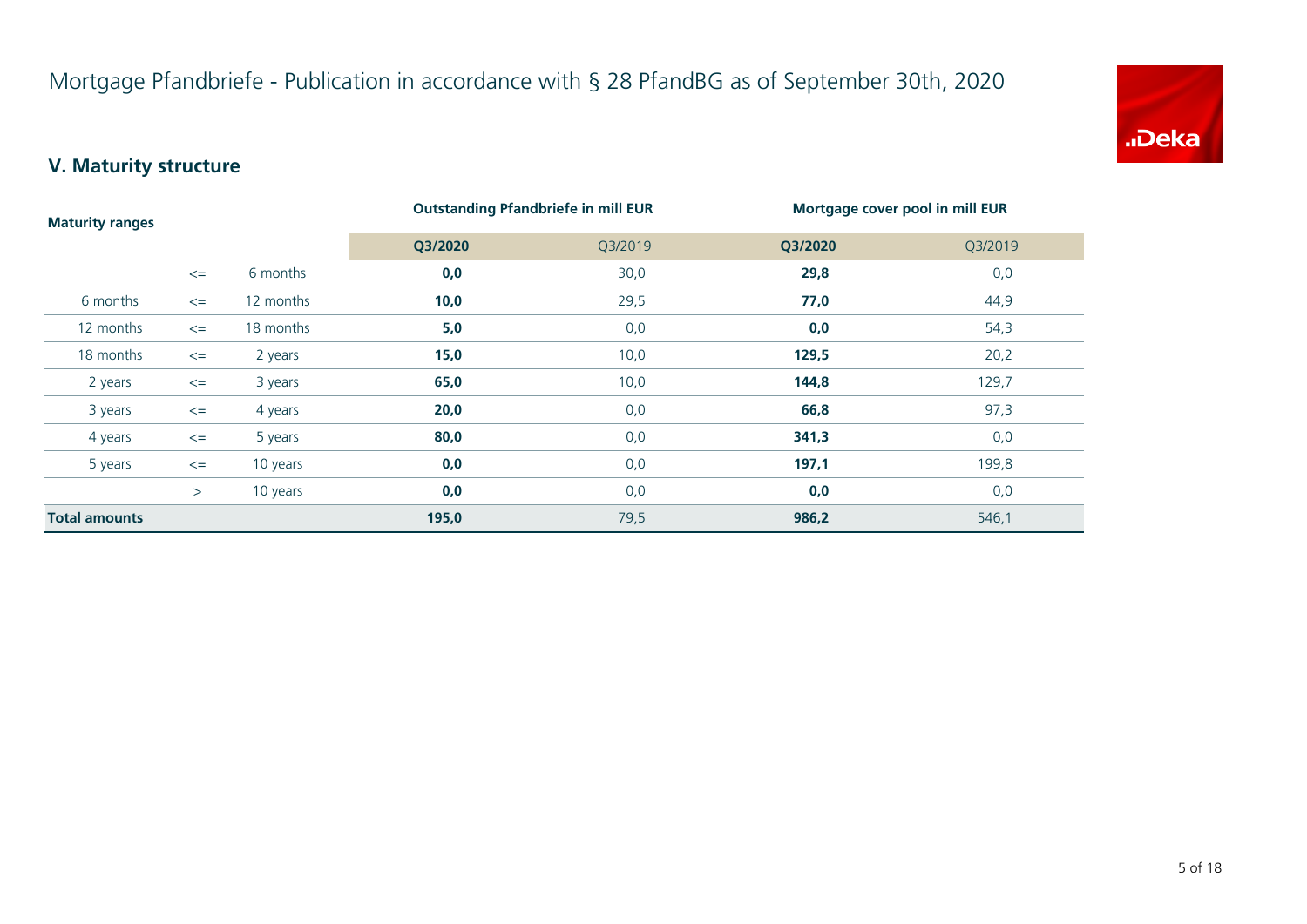

# **VI. Breakdown of cover pool by size**

| Breakdown of cover pool by size (in mill EUR)                                            |                                   |               |         |         |
|------------------------------------------------------------------------------------------|-----------------------------------|---------------|---------|---------|
|                                                                                          |                                   |               | Q3/2020 | Q3/2019 |
| Regular cover                                                                            | $\leq$                            | 0,3 mill EUR  | 0,0     | 0,0     |
| Mortgage Loans                                                                           |                                   |               |         |         |
| Regular cover                                                                            | $0,3$ mill EUR $\leq$             | 1,0 mill EUR  | 0,0     |         |
| Mortgage Loans                                                                           |                                   |               |         | 0,0     |
| Regular cover                                                                            | 1,0 mill EUR $\leq$ 10,0 mill EUR |               | 0,0     | 5,9     |
| Mortgage Loans                                                                           |                                   |               |         |         |
| Regular cover                                                                            | $\geq$                            | 10,0 mill EUR | 951,2   |         |
| Mortgage Loans                                                                           |                                   |               |         | 505,2   |
| <b>Amounts</b>                                                                           |                                   |               | 951,2   | 511,1   |
| Additional cover pool assets according to<br>§ 19 para. 1 no. 1, no. 2 and no. 3 PfandBG |                                   |               | 35,0    | 35,0    |
| <b>Total amounts</b>                                                                     |                                   |               | 986,2   | 546,1   |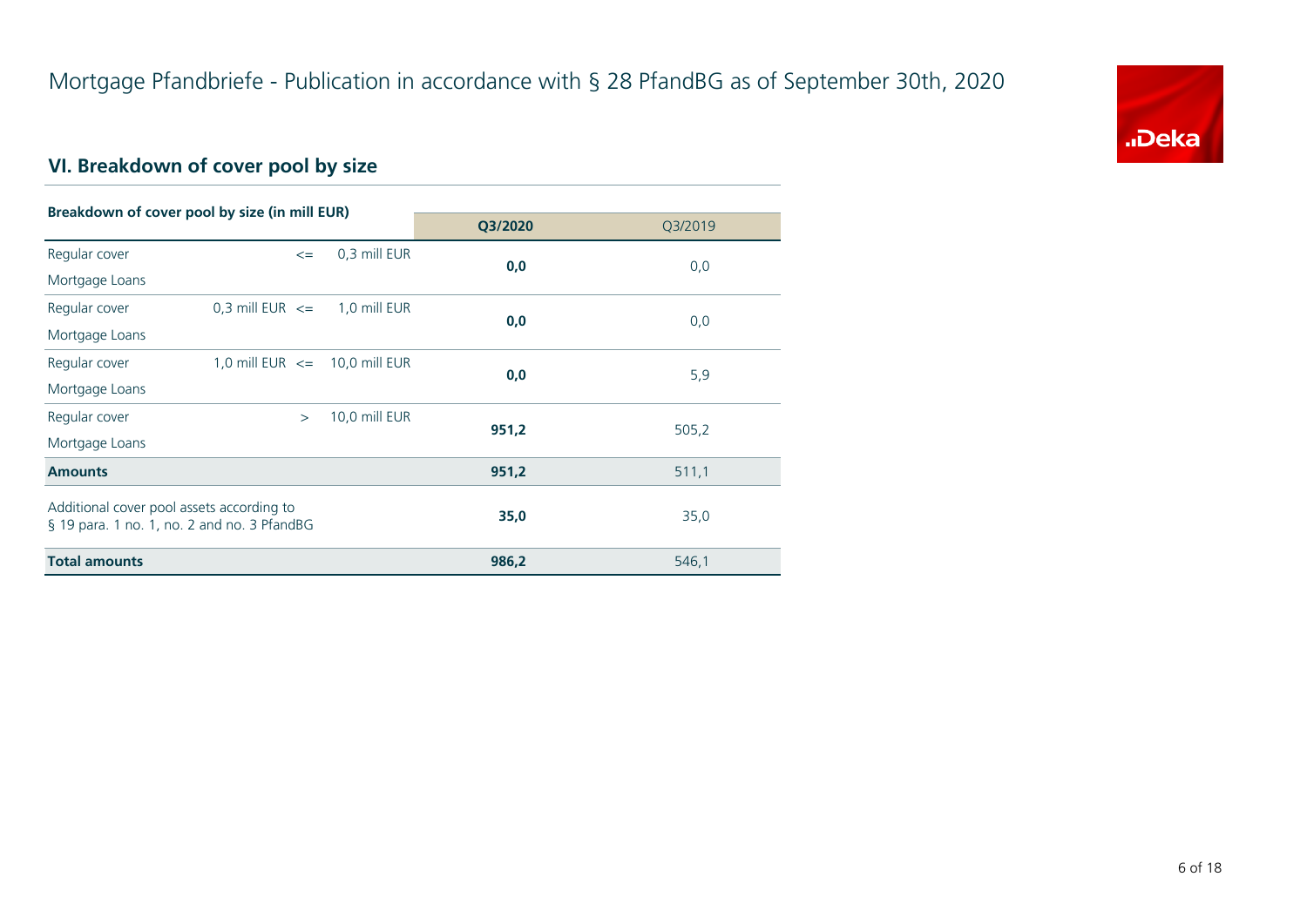

#### **VII. Fixed-interest rate assets**

| Total amounts of fixed-interest assets<br>(nominal and percentage values) | <b>Total amounts in mill EUR</b> |         | thereof: Percentage of fixed<br>thereof: Nominal value of fixed interest assets<br>interest assets |         |           |         |
|---------------------------------------------------------------------------|----------------------------------|---------|----------------------------------------------------------------------------------------------------|---------|-----------|---------|
|                                                                           | O3/2020                          | 03/2019 | O3/2020                                                                                            | 03/2019 | O3/2020   | Q3/2019 |
| Outstanding Pfandbriefe                                                   | 195.0                            | 79,5    | 195.0                                                                                              | 79.5    | 100.0 $%$ | 100,0%  |
| Public sector cover pool                                                  | 986.2                            | 546.1   | 753.6                                                                                              | 460.3   | 76.4 %    | 84.3 %  |

#### **VIII. Volume-weighted average maturity elapsed**

| Information on claims<br>according to § 12 PfandBG                                                                                                 | <b>Average in years</b> |         |  |
|----------------------------------------------------------------------------------------------------------------------------------------------------|-------------------------|---------|--|
|                                                                                                                                                    | O3/2020                 | 03/2019 |  |
| According to § 28 para. 1 no. 11 PfandBG:<br>Volume-weighted average of the maturity that<br>has elapsed since the loan was granted<br>(seasoning) | 3,2                     | 3,6     |  |

#### **IX. Weighted average mortgage lending value**

| <b>Information on claims</b><br>according to § 12 PfandBG                  | <b>Average in percent</b> |         |  |
|----------------------------------------------------------------------------|---------------------------|---------|--|
|                                                                            | O3/2020                   | 03/2019 |  |
| According to § 28 para. 2 no.3 PfandBG:<br>Weighted mortgage lending value | 59.2                      | 58.4    |  |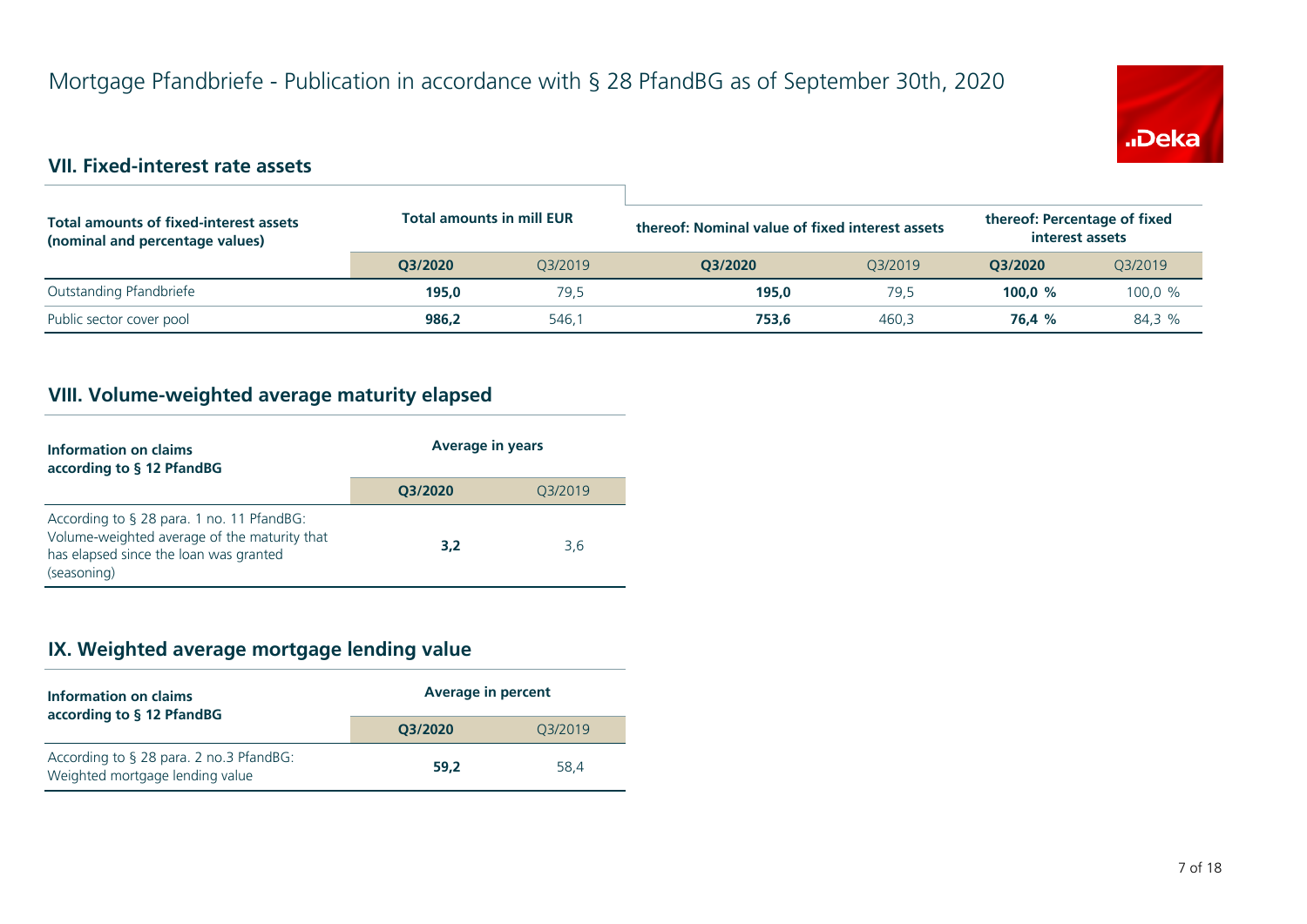

#### **X. Additional cover pool assets**

| Additional cover pool assets according to                                                                                                 |                      |         | <b>Total amounts in mill EUR</b> |         |                                                                                                 |         |                                                                                                                                    |
|-------------------------------------------------------------------------------------------------------------------------------------------|----------------------|---------|----------------------------------|---------|-------------------------------------------------------------------------------------------------|---------|------------------------------------------------------------------------------------------------------------------------------------|
| § 19 para. 1 no. 1, no. 2 and no. 3 PfandBG                                                                                               |                      | Q3/2020 | Q3/2019                          |         |                                                                                                 |         |                                                                                                                                    |
|                                                                                                                                           |                      | 35,0    | 35,0                             |         |                                                                                                 |         |                                                                                                                                    |
| Thereof additional cover pool assets<br>according to § 28 para. 1 no. 4                                                                   |                      |         | <b>Total amounts in mill EUR</b> |         |                                                                                                 |         |                                                                                                                                    |
| in conjunction with § 19 para. 1 no. 1 PfandBG                                                                                            |                      | Q3/2020 | Q3/2019                          |         |                                                                                                 |         |                                                                                                                                    |
|                                                                                                                                           |                      | 0,0     | 0,0                              |         |                                                                                                 |         |                                                                                                                                    |
| Thereof additional cover pool assets<br>according to § 28 para. 1 no. 5<br>in conjunction with § 19 para. 1 no. 2 PfandBG                 |                      |         | <b>Total amounts in mill EUR</b> |         | thereof: Exposure in covered bonds<br>according to Article 129 Regulation<br>(EU) No 575/2013   |         |                                                                                                                                    |
| based in                                                                                                                                  | <b>Code</b><br>$(*)$ | Q3/2020 | Q3/2019                          | Q3/2020 | Q3/2019                                                                                         |         |                                                                                                                                    |
|                                                                                                                                           |                      | 0,0     | 0,0                              | 0,0     | 0,0                                                                                             |         |                                                                                                                                    |
| Thereof additional cover pool assets<br>according to § 28 para. 1 no. 6<br>in conjunction with § 19 para. 1 no. 2 and 3<br><b>PfandBG</b> |                      |         | <b>Total amounts in mill EUR</b> |         | thereof: Exposure in bonds<br>according to § 20 para. 1 PfandBG<br>(§ 19 para. 1 no. 3 PfandBG) |         | thereof: Cover pool assets according<br>to § 19 para. 1 no. 2 in conjunction<br>with § 4 para. 1 sentence 2 no. 1<br>and 2 PfandBG |
| based in                                                                                                                                  | <b>Code</b><br>$(*)$ | Q3/2020 | Q3/2019                          | Q3/2020 | Q3/2019                                                                                         | Q3/2020 | Q3/2019                                                                                                                            |
| Bundesrepublik Deutschland                                                                                                                | DE                   | 35,0    | 35,0                             | 25,0    | 25,0                                                                                            | 10,0    | 10,0                                                                                                                               |
| <b>Total amounts</b>                                                                                                                      |                      | 35,0    | 35.0                             | 25.0    | 25,0                                                                                            | 10.0    | 10.0                                                                                                                               |

(\*) Remark: The terms of country codes are based on the two-letter ISO-Codes defined in 'ISO 3166 alpha-2', published by the International Organization for Standardization (ISO).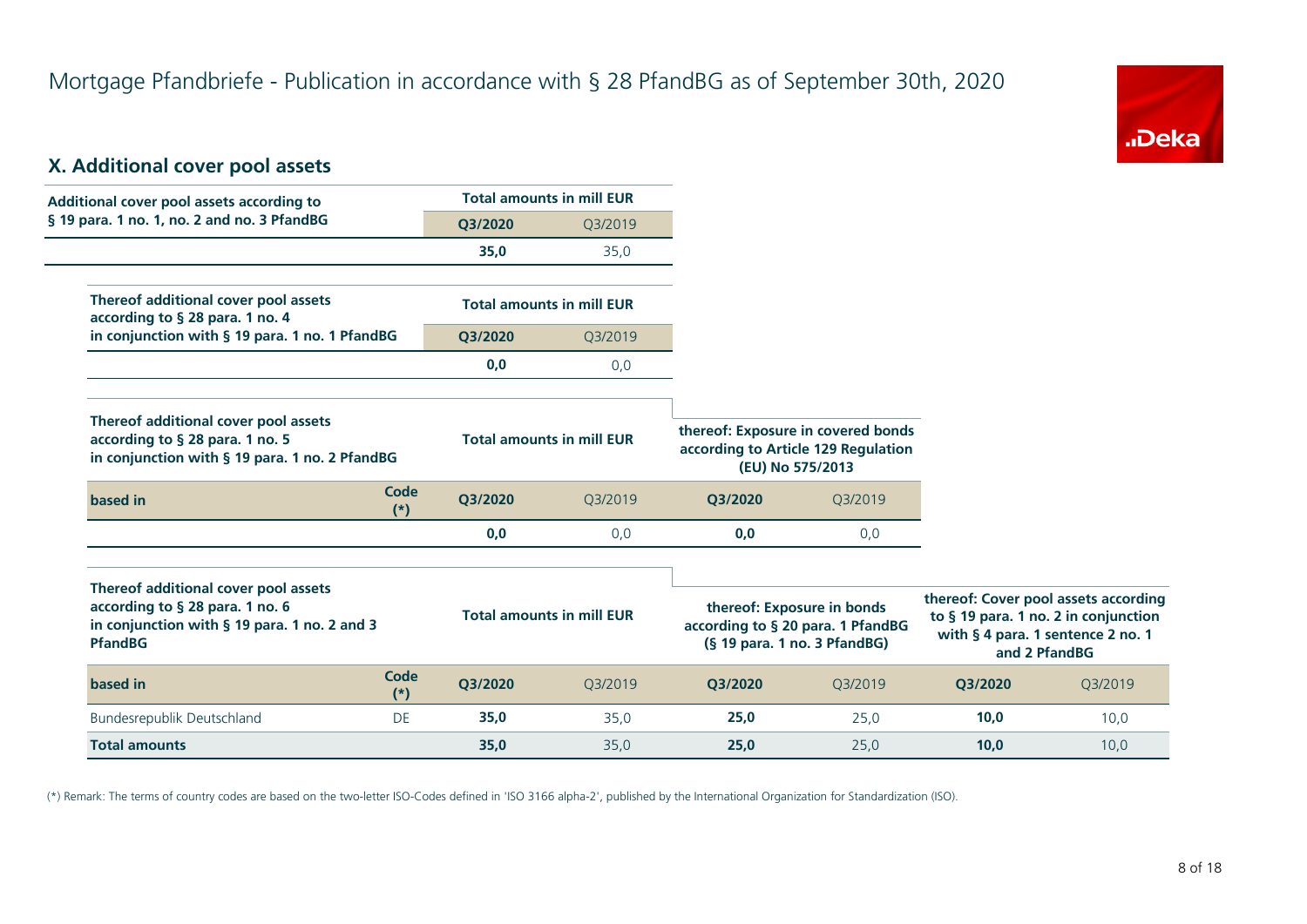# Mortgage Pfandbriefe - Publication in accordance with § 28 PfandBG as of September 30th, 2020



#### **XI. Exceedances**

| Information according to $\S$ 28 para. 1                                                                              | <b>Total amounts in mill EUR</b> |         |  |
|-----------------------------------------------------------------------------------------------------------------------|----------------------------------|---------|--|
| no. 7 and no. 8 PfandBG                                                                                               | O3/2020                          | 03/2019 |  |
| Cover pool assets that exceed the limits of<br>§ 13 para. 1 PfandBG<br>$(S$ 28 para. 1 no. 7 PfandBG)                 | 0,0                              | 0,0     |  |
| Cover pool assets that exceed the limits of<br>§ 19 para. 1 no. 2 PfandBG<br>$(S$ 28 para. 1 no. 8 and no. 5 PfandBG) | 0,0                              | 0,0     |  |
| Cover pool assets that exceed the limits of<br>§ 19 para. 1 no. 3 PfandBG<br>(§ 28 para. 1 no. 8 and no. 6 PfandBG)   | 0,0                              | 0,0     |  |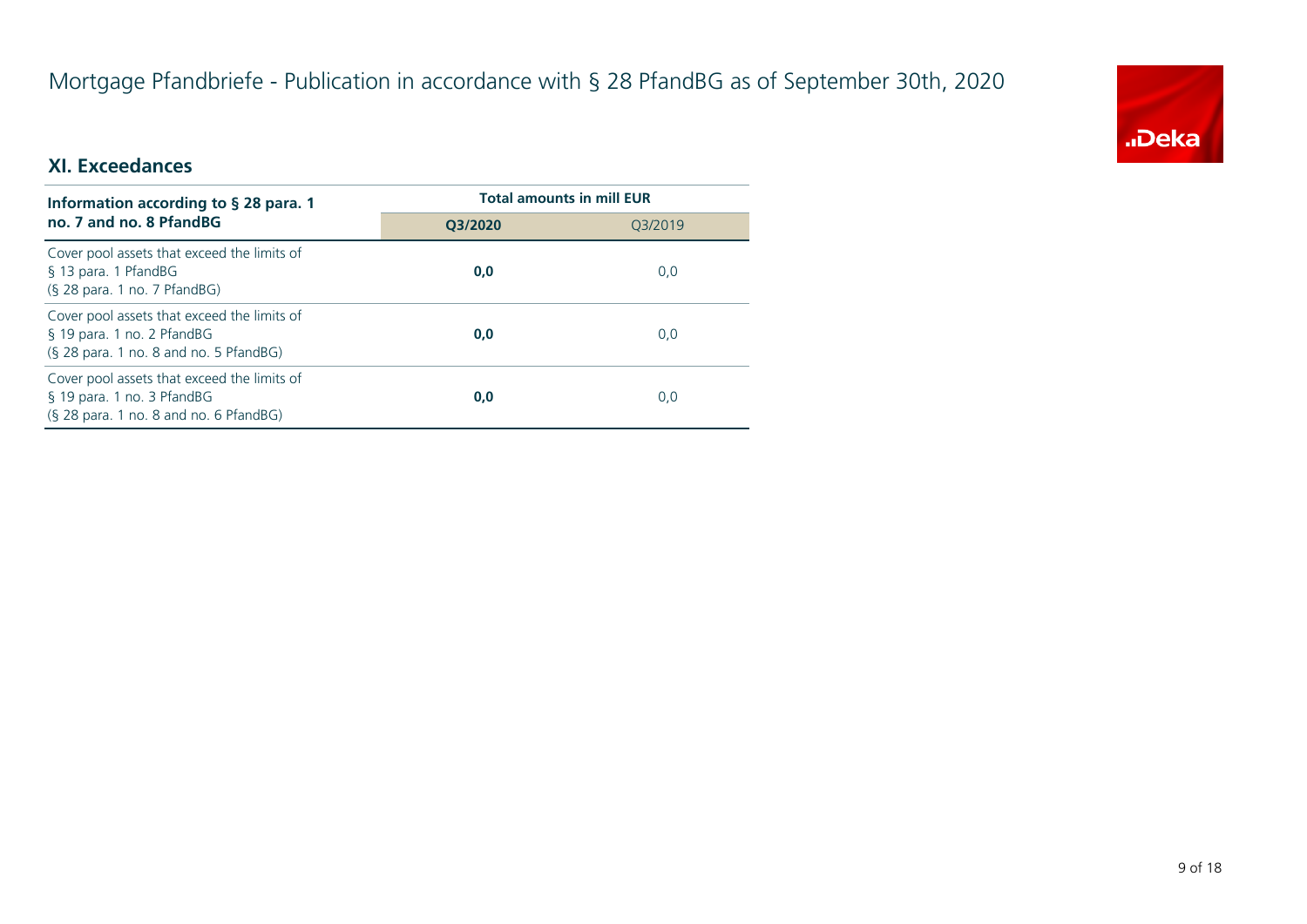

# **XII. Breakdown of cover pool**

|                                                                                                      | <b>Commercial</b><br>amounts in mill EUR |         | <b>Residential</b>  |         |
|------------------------------------------------------------------------------------------------------|------------------------------------------|---------|---------------------|---------|
| <b>Total amounts</b>                                                                                 |                                          |         | amounts in mill EUR |         |
|                                                                                                      | Q3/2020                                  | Q3/2019 | Q3/2020             | Q3/2019 |
| Condominiums                                                                                         | 0,0                                      | 0,0     | 0,0                 | 0,0     |
| Single-/Two-family-houses                                                                            | 0,0                                      | 0,0     | 0,0                 | 0,0     |
| Multi-family dwellings                                                                               | 0,0                                      | 0,0     | 0,0                 | 0,0     |
| Office buildings                                                                                     | 780,3                                    | 345,8   | 0,0                 | 0,0     |
| Retail buildings                                                                                     | 64,8                                     | 43,8    | 0,0                 | 0,0     |
| Industrial buildings                                                                                 | 0,0                                      | 0,0     | 0,0                 | 0,0     |
| Other commercial buildings                                                                           | 106,2                                    | 121,5   | 0,0                 | 0,0     |
| Buildings under construction not yet producing yield                                                 | 0,0                                      | 0,0     | 0,0                 | 0,0     |
| <b>Building land</b>                                                                                 | 0,0                                      | 0,0     | 0,0                 | 0,0     |
| <b>Amounts</b>                                                                                       | 951,2                                    | 511,1   | 0,0                 | 0,0     |
| Additional cover pool assets (statutory overcollateralization /<br>safeguarding liquidity inclusive) | 35,0                                     | 35,0    | 0,0                 | 0,0     |
| <b>Total amounts</b>                                                                                 | 986,2                                    | 546,1   | 0,0                 | 0,0     |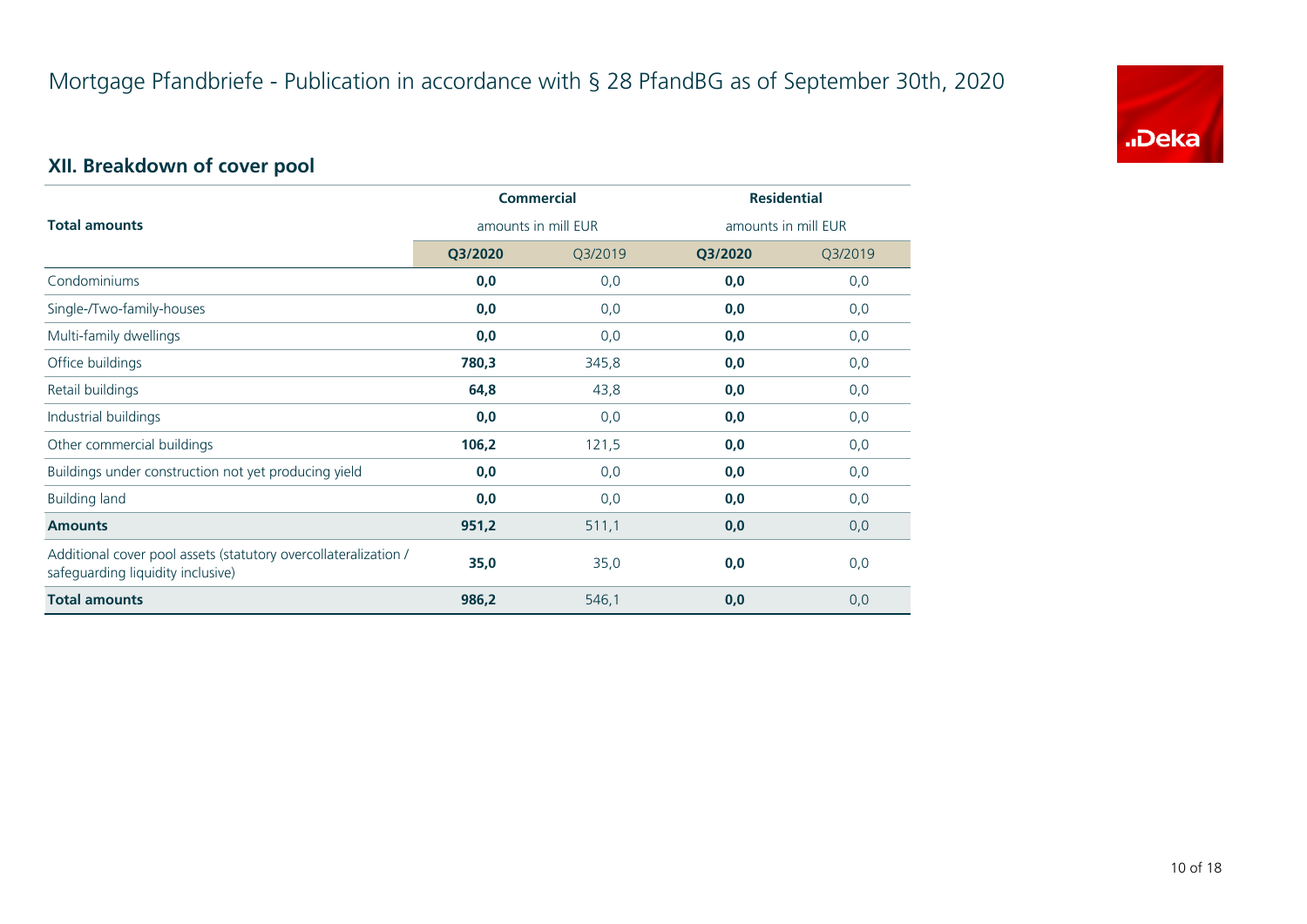

# **XII. Breakdown of cover pool**

|                                                                                                      | <b>Commercial</b><br>amounts in mill EUR |         | <b>Residential</b>  |         |
|------------------------------------------------------------------------------------------------------|------------------------------------------|---------|---------------------|---------|
| Germany                                                                                              |                                          |         | amounts in mill EUR |         |
|                                                                                                      | Q3/2020                                  | Q3/2019 | Q3/2020             | Q3/2019 |
| Condominiums                                                                                         | 0,0                                      | 0,0     | 0,0                 | 0,0     |
| Single-/Two-family-houses                                                                            | 0,0                                      | 0,0     | 0,0                 | 0,0     |
| Multi-family dwellings                                                                               | 0,0                                      | 0,0     | 0,0                 | 0,0     |
| Office buildings                                                                                     | 213,7                                    | 106,1   | 0,0                 | 0,0     |
| Retail buildings                                                                                     | 0,0                                      | 0,0     | 0,0                 | 0,0     |
| Industrial buildings                                                                                 | 0,0                                      | 0,0     | 0,0                 | 0,0     |
| Other commercial buildings                                                                           | 106,2                                    | 121,5   | 0,0                 | 0,0     |
| Buildings under construction not yet producing yield                                                 | 0,0                                      | 0,0     | 0,0                 | 0,0     |
| <b>Building land</b>                                                                                 | 0,0                                      | 0,0     | 0,0                 | 0,0     |
| <b>Amounts</b>                                                                                       | 319,9                                    | 227,6   | 0,0                 | 0,0     |
| Additional cover pool assets (statutory overcollateralization /<br>safeguarding liquidity inclusive) | 35,0                                     | 35,0    | 0,0                 | 0,0     |
| <b>Total amounts</b>                                                                                 | 354,9                                    | 262,6   | 0,0                 | 0,0     |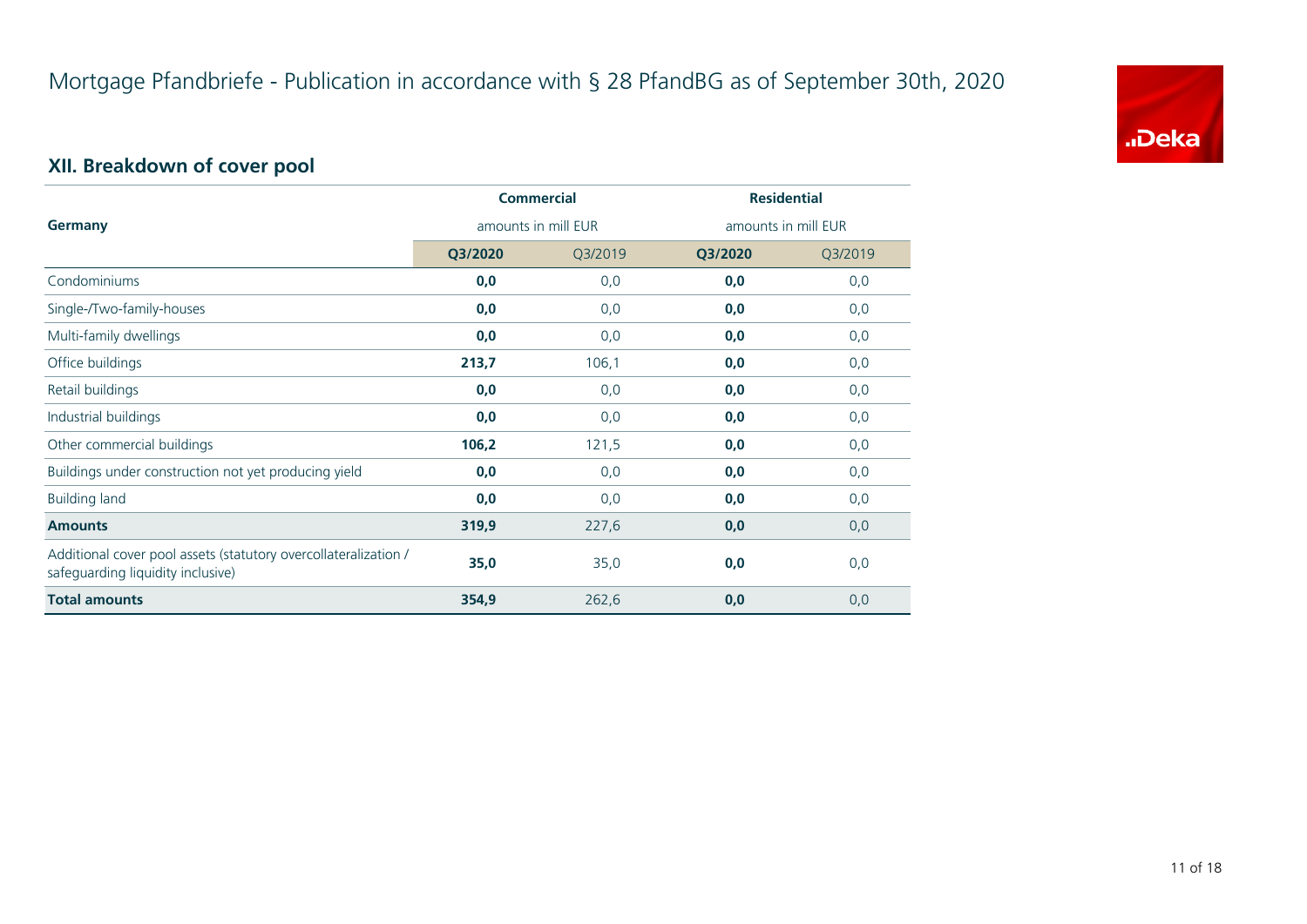

# **XII. Breakdown of cover pool**

|                                                                                                      | <b>Commercial</b>   |         | <b>Residential</b>  |         |
|------------------------------------------------------------------------------------------------------|---------------------|---------|---------------------|---------|
| <b>France</b>                                                                                        | amounts in mill EUR |         | amounts in mill EUR |         |
|                                                                                                      | Q3/2020             | Q3/2019 | Q3/2020             | Q3/2019 |
| Condominiums                                                                                         | 0,0                 | 0,0     | 0,0                 | 0,0     |
| Single-/Two-family-houses                                                                            | 0,0                 | 0,0     | 0,0                 | 0,0     |
| Multi-family dwellings                                                                               | 0,0                 | 0,0     | 0,0                 | 0,0     |
| Office buildings                                                                                     | 566,6               | 239,6   | 0,0                 | 0,0     |
| Retail buildings                                                                                     | 64,8                | 43,8    | 0,0                 | 0,0     |
| Industrial buildings                                                                                 | 0,0                 | 0,0     | 0,0                 | 0,0     |
| Other commercial buildings                                                                           | 0,0                 | 0,0     | 0,0                 | 0,0     |
| Buildings under construction not yet producing yield                                                 | 0,0                 | 0,0     | 0,0                 | 0,0     |
| <b>Building land</b>                                                                                 | 0,0                 | 0,0     | 0,0                 | 0,0     |
| <b>Amounts</b>                                                                                       | 631,4               | 283,5   | 0,0                 | 0,0     |
| Additional cover pool assets (statutory overcollateralization /<br>safeguarding liquidity inclusive) | 0,0                 | 0,0     | 0,0                 | 0,0     |
| <b>Total amounts</b>                                                                                 | 631,4               | 283,5   | 0,0                 | 0,0     |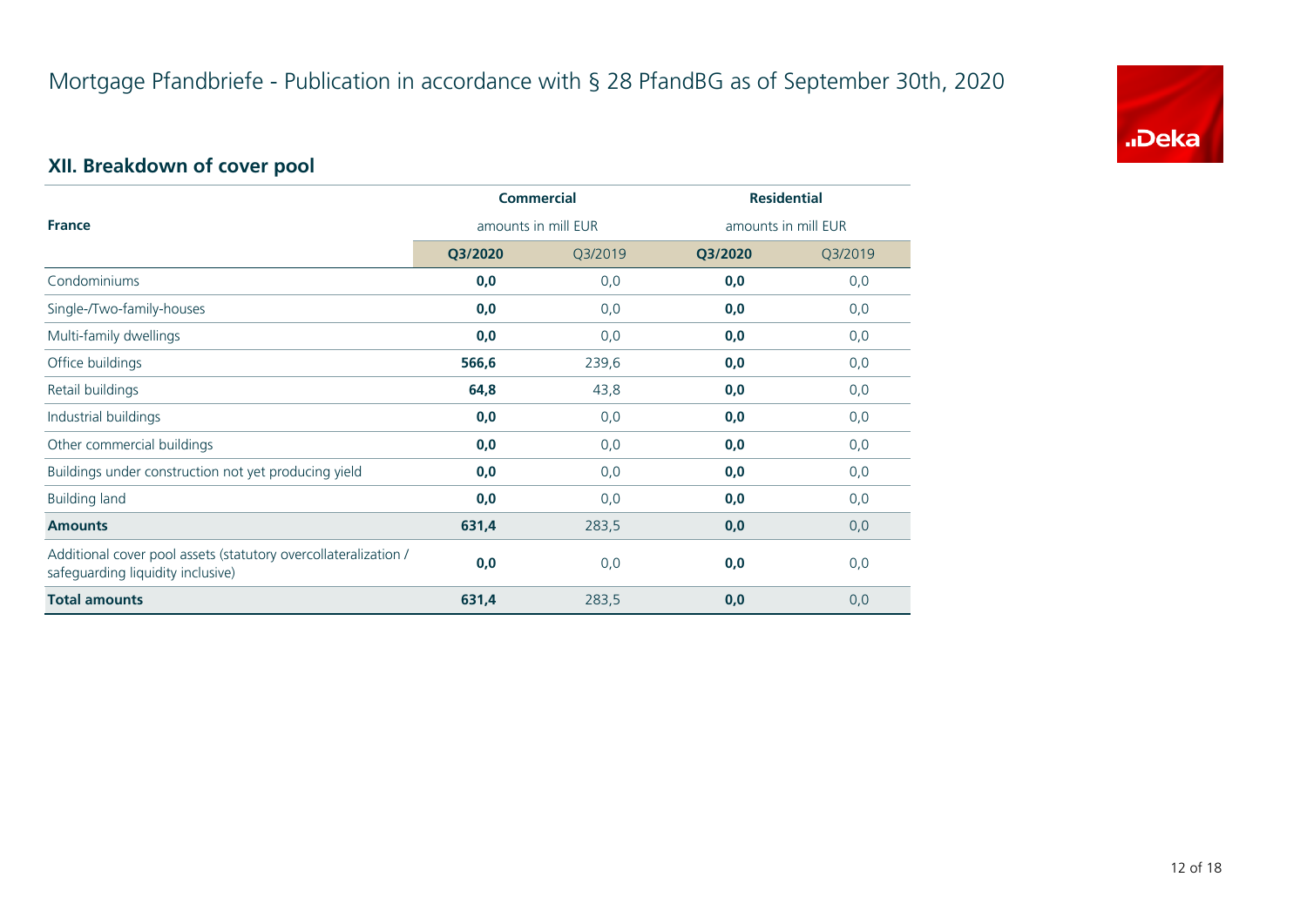

#### **XIII. Debts in arrears > 90 Days (in mill EUR)**

| <b>Geographical distribution</b> |               | <b>Total amounts in mill EUR</b> |         |  |  |
|----------------------------------|---------------|----------------------------------|---------|--|--|
| <b>Country</b>                   | Code<br>$(*)$ | Q3/2020                          | Q3/2019 |  |  |
| Germany                          | DE            | 0,0                              | 0,0     |  |  |
| France                           | <b>FR</b>     | 0,0                              | 0,0     |  |  |
| <b>Total amounts</b>             |               | 0,0                              | 0,0     |  |  |

#### **XIV. Total amounts of nonperforming assets, if at least 5% of each individual claim are non performing (in mill EUR)**

| <b>Geographical distribution</b> |               | <b>Total amounts in mill EUR</b> |         |  |  |
|----------------------------------|---------------|----------------------------------|---------|--|--|
| <b>Country</b>                   | Code<br>$(*)$ | Q3/2020                          | Q3/2019 |  |  |
| Germany                          | DE            | 0,0                              | 0,0     |  |  |
| France                           | <b>FR</b>     | 0,0                              | 0,0     |  |  |
| <b>Total amounts</b>             |               | 0,0                              | 0,0     |  |  |

(\*) Remark: The terms of country codes are based on the two-letter ISO-Codes defined in 'ISO 3166 alpha-2', published by the International Organization for Standardization (ISO).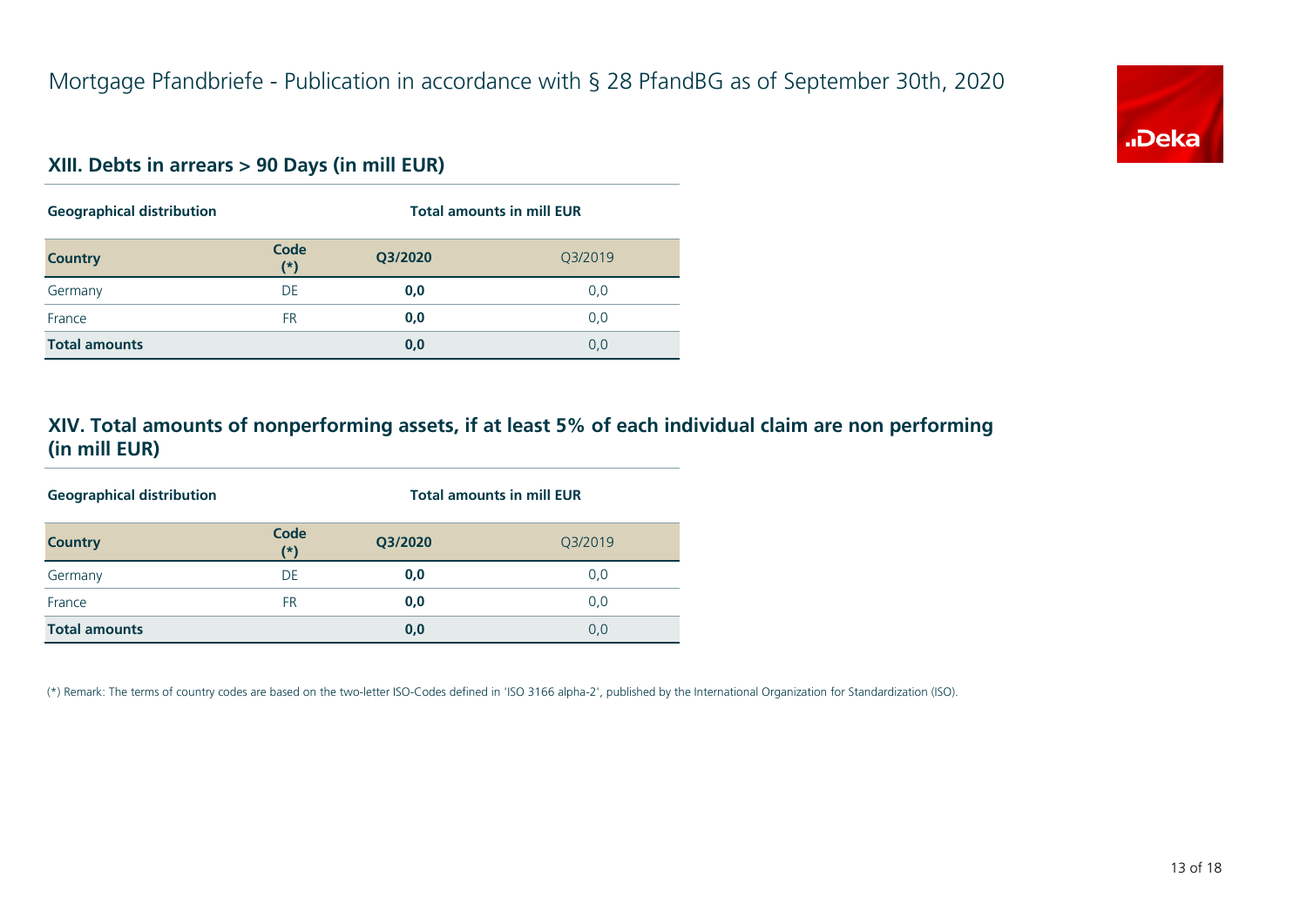# "Deka

# **I. Additional voluntary information about the cover pool**

|                                                                  |             | Q3/2020          |
|------------------------------------------------------------------|-------------|------------------|
| WAL of cover pool (Total)                                        | in years    | 3,8              |
| Part of ECB elligble securities                                  | in mill EUR | 35,0             |
| Overcollateralisation by law (npv)                               | in $%$      | 2,0              |
|                                                                  |             |                  |
| <b>Currency Exposure (nominal)</b>                               | in mill EUR | Q3/2020          |
| <b>EUR</b>                                                       |             | 986,2            |
|                                                                  |             |                  |
| <b>Current Rating of Pfandbrief (according to Rating Agency)</b> |             | Q3/2020          |
| Moody's                                                          |             | Aaa              |
| S&P                                                              |             | <b>Not rated</b> |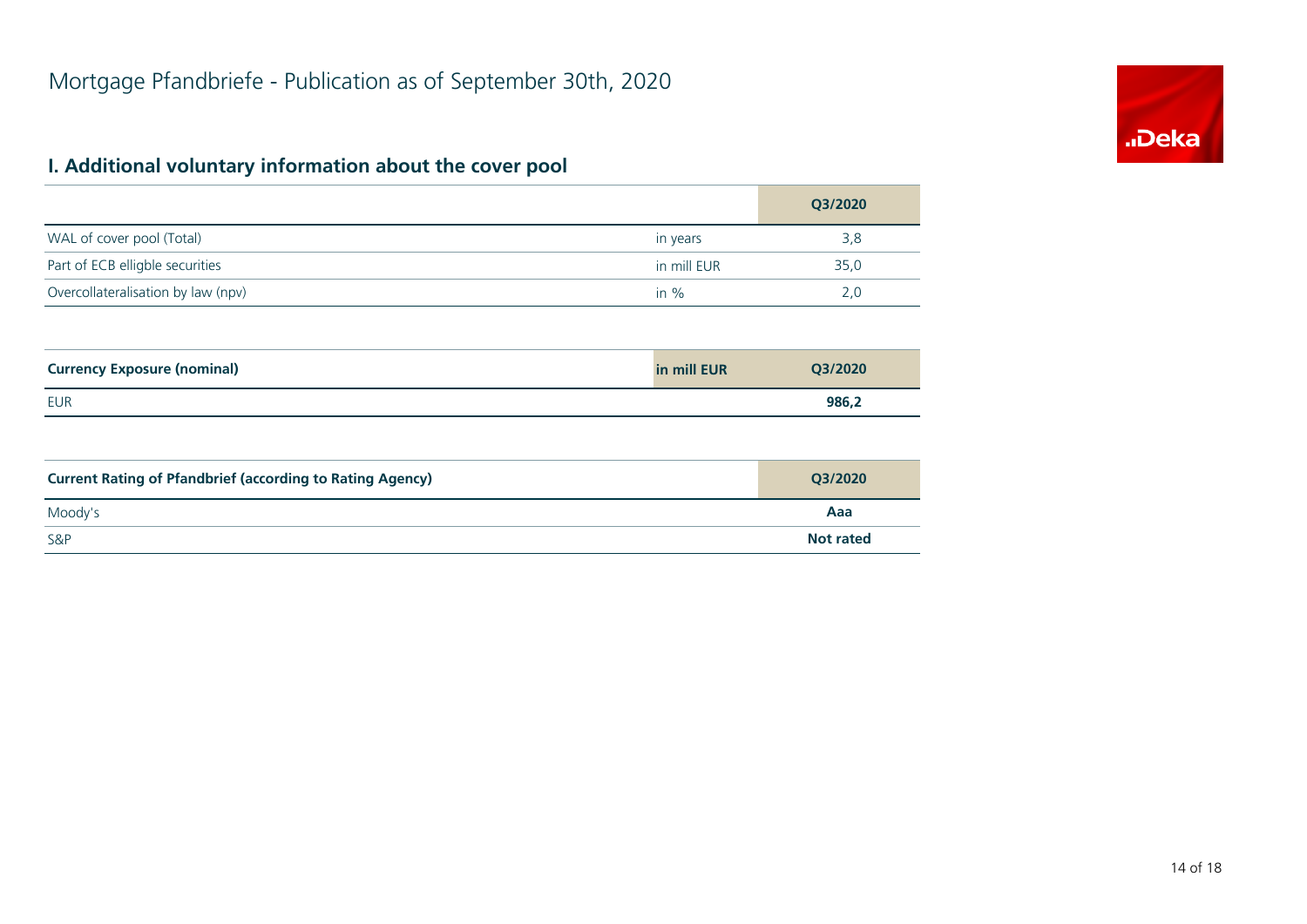# **..**Deka

# **I. Additional voluntary information about the cover pool**

| Breakdown of claims agianst centralbanks and banks<br>according to section 25 para. 1 no. 5 by Credit Quality Step | in mill EUR | O3/2020 |
|--------------------------------------------------------------------------------------------------------------------|-------------|---------|
| Credit Quality Step 1                                                                                              |             |         |
| Credit Quality Step 2                                                                                              |             |         |

| <b>Derivates</b>                                          |              | O3/2020 |
|-----------------------------------------------------------|--------------|---------|
| Are derivatives included in the cover pool?               | Yes / No     | No      |
| Dervatives in the cover pool (npv)                        | in mill EUR  |         |
| Type of swaps (I=intra-group, E=external, B=both, N=none) | (I, E, B, N) | N       |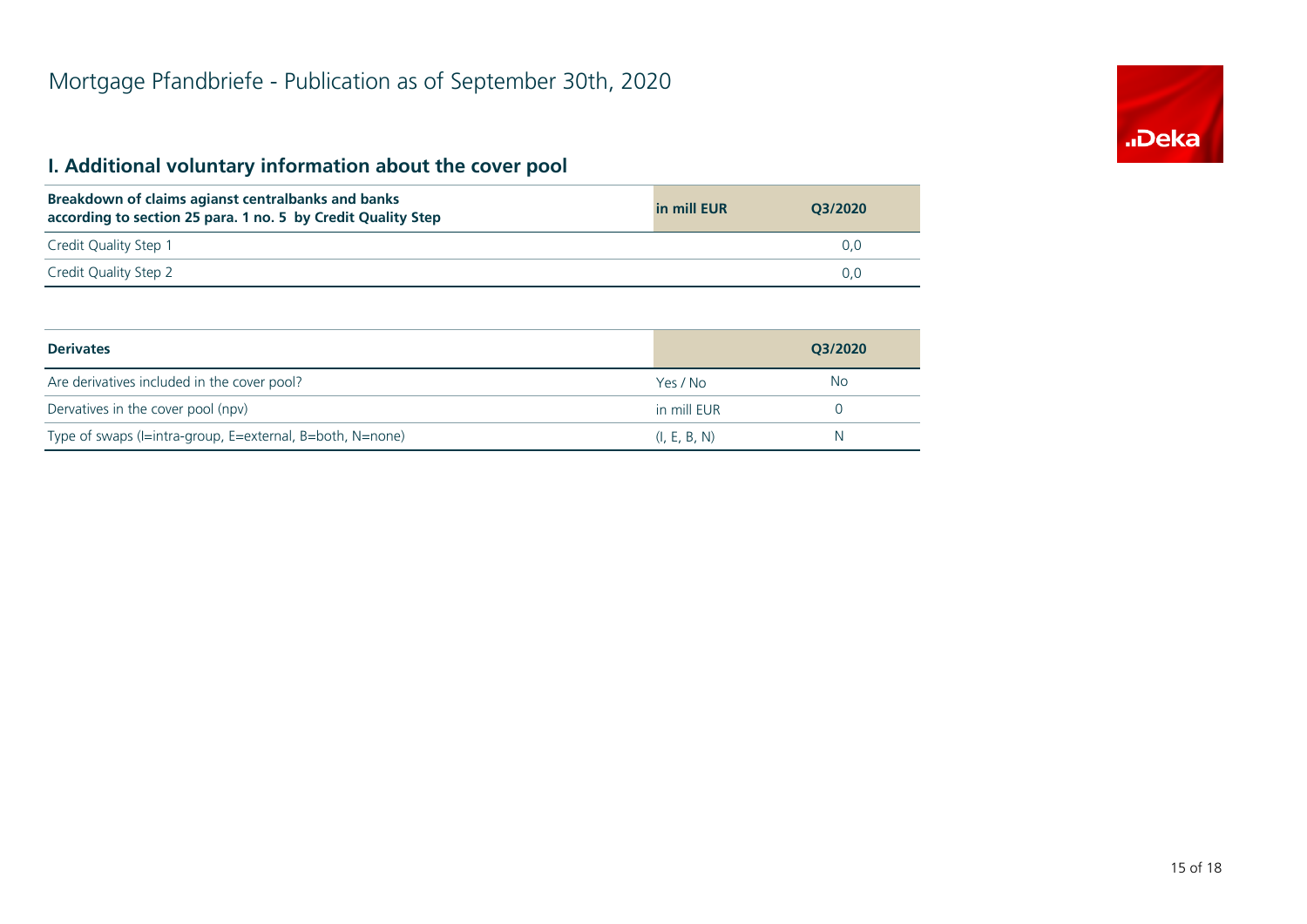

#### **I. Additional voluntary information about the cover pool**

| Loans $(*)$                                               |             | <b>Residential</b> | <b>Commercial</b> |
|-----------------------------------------------------------|-------------|--------------------|-------------------|
|                                                           |             | Q3/2020            | Q3/2020           |
| Number of loans                                           |             | $\bf{0}$           | 26                |
| Number of borrowers                                       |             | $\bf{0}$           | 29                |
| Total amount of loans granted to the 10 biggest borrowers | in mill EUR | 0,0                | 540,9             |
| Number of properties                                      |             | $\bf{0}$           | 39                |
| Part of owner occupied homes of cover assets              | in mill EUR | 0,0                | 0,0               |
| Part of multi-family homes of cover assets                | in mill EUR | 0,0                | 0,0               |

| Loans $(*)$                                                           |             | O3/2020             |  |
|-----------------------------------------------------------------------|-------------|---------------------|--|
| % of insured mortgages in the cover pool of total cover asstes        | in $%$      | 100,0%              |  |
| Are Insurances part of the cover pool?                                | Yes / No    | <b>Yes</b>          |  |
| Are guaranteed loans included in the cover pool?                      | Yes / No    | Not applicable (**) |  |
| % of quaranteed loans of total cover asstes                           | in $%$      | Not applicable (**) |  |
| Are self certified loans included in the cover pool?                  | Yes / No    | Not applicable (**) |  |
| Are limited certified loans included in the cover pool?               | Yes / No    | Not applicable (**) |  |
| % of non first lien mortgages in the cover pool of total cover assets | in $%$      | Not applicable (**) |  |
| Are ABS included in the cover pool?                                   | Yes / No    | Not applicable (**) |  |
| Part of interest only loans of total cover assets                     | in mill EUR | 860,5               |  |

(\*) Remark: Only regular cover pool assets are included.

(\*\*) Remark: Not applicable according to current legal situation.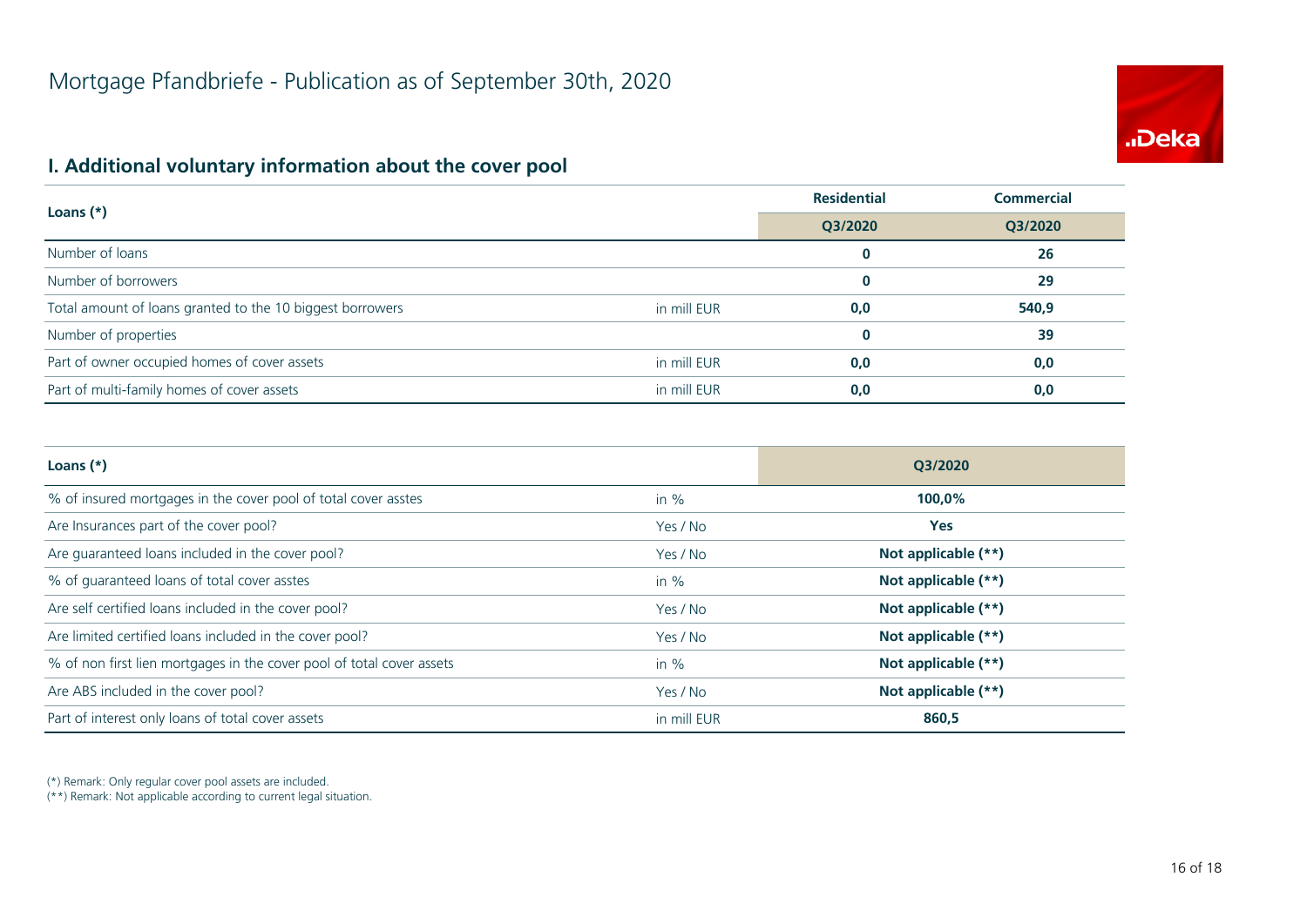

# **I. Additional voluntary information about the cover pool**

| Loan to Value (LTV) in buckets |        |     | in mill EUR | Q3/2020 |
|--------------------------------|--------|-----|-------------|---------|
| $> 0\%$                        | $\leq$ | 20% |             | 0,0     |
| $> 20\%$                       | $\leq$ | 30% |             | 0,0     |
| $> 30\%$                       | $\leq$ | 40% |             | 0,0     |
| $>40\%$                        | $\leq$ | 50% |             | 0,0     |
| $> 50\%$                       | $\leq$ | 60% |             | 951,2   |

| Loan seasoning in buckets<br>residential + commercial |        |            | in mill EUR | Q3/2020 |
|-------------------------------------------------------|--------|------------|-------------|---------|
|                                                       | $\leq$ | 12 months  |             | 187,2   |
| 12 months                                             | $\leq$ | 24 months  |             | 191,6   |
| 24 months                                             | $\leq$ | 36 months  |             | 174,4   |
| 36 months                                             | $\leq$ | 60 months  |             | 195,9   |
| 60 months                                             | $\leq$ | 120 months |             | 202,1   |
| 120 months                                            | $\geq$ |            |             | 0,0     |